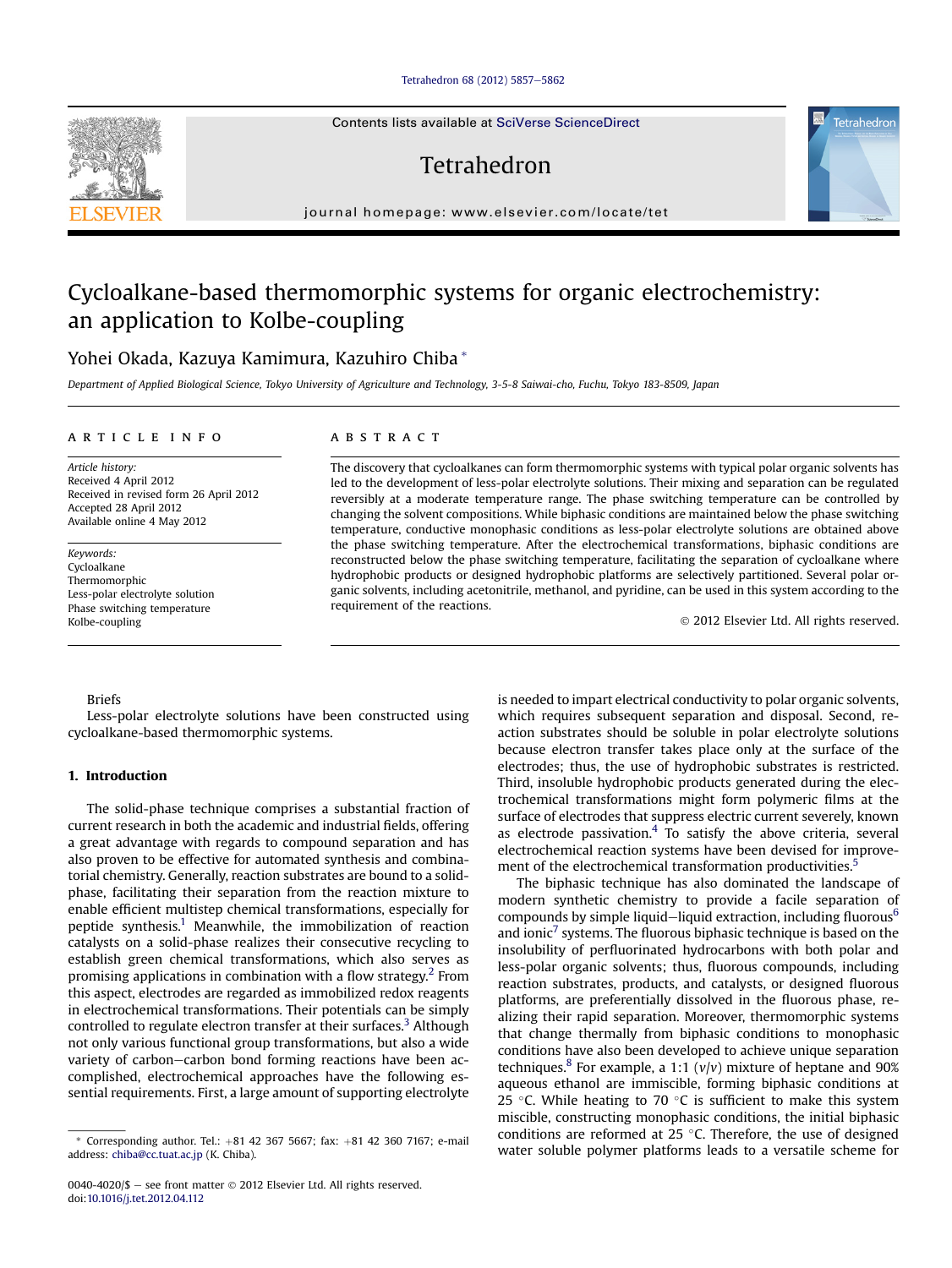compound separation, in which the compound can be fully recovered from a 90% aqueous ethanol phase even if it is distributed throughout the monophasic conditions at 70 $\degree$ C, enabling homogeneous chemical transformations.

We have been developing various chemical transformations in cyclohexane-based thermomorphic systems, which stem from the discovery that cyclohexane can form thermomorphic systems with typical polar organic solvents and their mixing and separation can be regulated reversibly at a moderate temperature range.<sup>9</sup> For example, a 1:4  $(v/v)$  mixture of cyclohexane and nitromethane shows biphasic conditions at 25 $\degree$ C, which forms monophasic conditions at 60 $\degree$ C to serve as an effective homogeneous reaction field, while cooling to 25  $\degree$ C reforms the initial biphasic conditions. On the basis of these findings, we have also demonstrated several electrochemical transformations in cyclohexane-based multiphasic electrolyte solutions[.10](#page-5-0) In these systems, while electrolyte solutions are partially miscible with cyclohexane to construct multiphase electrolyte solutions, supporting electrolytes are selectively dissolved in polar organic solvents. Thus, hydrophobic products are continuously removed from the electrolyte solutions to suppress their overoxidations and to enable consecutive recycling of supporting electrolytes. In light of previous studies, we sought to realize lesspolar electrolyte solutions assisted by cycloalkane-based thermomorphic systems so that completion of their mixing and separation would be regulated reversibly at a moderate temperature range, satisfying the above-mentioned essential requirements of electrochemical transformations.

## 2. Results and discussion

The present study began with the investigation of the thermomorphic properties of cycloalkanes. For this purpose, 1:3  $(v/v)$ mixtures of several cycloalkanes  $(1-6)$  and acetonitrile as typical polar organic solvents were prepared (Scheme 1). All cycloalkanes  $(1–6)$  were immiscible with acetonitrile to form biphasic conditions at 25  $\degree$ C, which were then gradually heated. It was observed that all cycloalkanes  $(1-6)$  exhibited thermomorphic properties and were miscible with acetonitrile to form monophasic conditions at each phase switching temperature (Table 1). The hydrophobicity of cycloalkanes  $(1-6)$  is expected to increase with the number of carbons. As expected, a reasonable increase in the phase switching temperatures was observed for non substituted cycloalkanes  $(1-4)$ . On the other hand, the phase switching temperatures of both cis- (5) and trans-1,3-dimethylcyclohexane (6) were relatively low that their hydrophobic natures could be estimated to be at the same level as cyclooctane (4). The ring-flip of cyclohexane was supposedly responsible for the thermomorphic properties.





The thermomorphic properties of cycloalkanes  $(1-4)$  were also studied using methanol as a typical polar organic solvent. 1:1  $(v/v)$ mixtures of several cycloalkanes  $(1-4)$  and methanol were prepared. In this case, cyclopentane (1) was miscible with methanol to form monophasic conditions even at 25  $\degree$ C, while cyclooctane (4) was immiscible with methanol to form biphasic conditions even around the boiling point of the solvent (Table 2). When cyclohexane (2) or cycloheptane (3) was utilized, thermal changes at a moderate temperature range were sufficient to regulate their mixing and

#### Table 1

Phase switching temperatures of cycloalkane-based thermomorphic systems using acetonitrile as a typical polar organic solvent

| Cycloalkane                         | Phase switching temperature $({}^{\circ}C)^{d}$ |
|-------------------------------------|-------------------------------------------------|
| Cyclopentane (1)                    | 29                                              |
| Cyclohexane (2)                     | 53                                              |
| Cycloheptane (3)                    | 59                                              |
| Cyclooctane (4)                     | 75                                              |
| $cis$ -1,3-Dimethylcyclohexane (5)  | 60                                              |
| trans-1,3-Dimethylcyclohexane $(6)$ | 59                                              |

<sup>a</sup> Biphasic conditions composed of 1:3  $(v/v)$  mixtures of several cycloalkanes  $(1–6)$  and acetonitrile as a typical polar organic solvent  $(20 \text{ mL})$  were gradually heated with stirring to form monophasic conditions at the temperature.

#### Table 2

Phase switching temperatures of cycloalkane-based thermomorphic systems using methanol as a typical polar organic solvent

| Cycloalkane       | Phase switching temperature $({}^{\circ}C)^{a}$ |
|-------------------|-------------------------------------------------|
| Cyclopentane (1)  |                                                 |
| Cyclohexane (2)   | 40                                              |
| Cycloheptane (3)  | 66                                              |
| Cyclooctane $(4)$ | $\equiv$ <sup>c</sup>                           |

<sup>a</sup> Biphasic conditions composed of 1:1  $(v/v)$  mixtures of several cycloalkanes  $(1-4)$  and methanol as a typical polar organic solvent (20 mL) were gradually heated with stirring to form monophasic conditions at the temperature.

 $<sup>b</sup>$  Miscible even at 25 °C.</sup>

 $\epsilon$  Immiscible even around at the boiling point of the solvent.

separation. These results provided us an incentive to construct lesspolar electrolyte solutions enabled by the cycloalkane-based thermomorphic systems.

On the basis of these observations, we investigated numerous compositions of electrolyte solutions that showed practical thermomorphic properties in combination with cycloalkanes to realize less-polar electrolyte solutions. As a supporting electrolyte, potassium hydroxide was added to a 1:1:2  $(v/v/v)$  mixture of pyridine, methanol, and acetonitrile (saturated), which was then combined with an equal volume of several cycloalkanes  $(1-4)$ . It has been demonstrated that heating to moderate temperatures was enough to create monophasic conditions as less-polar electrolyte solutions (Table 3). Furthermore, lithium perchlorate could also be employed as a supporting electrolyte (0.1 M) to realize less-polar electrolyte solutions assisted by the cycloalkane-based thermomorphic systems, which completely reformed the initial biphasic conditions after cooling to 25  $\degree$ C ([Scheme 2](#page-2-0)).

Table 3

Phase switching temperatures of cycloalkane-based themomorphic systems using an electrolyte solution composed of potassium hydroxide and  $1:1:2$  ( $v/v/v$ ) mixtures of pyridine, methanol, and acetonitrile

| Cycloalkane      | Phase switching temperature $({}^{\circ}C)^{d}$ |
|------------------|-------------------------------------------------|
| Cyclopentane (1) |                                                 |
| Cyclohexane (2)  | 48                                              |
| Cycloheptane (3) | 55                                              |
| Cyclooctane (4)  | 63                                              |

Biphasic conditions composed of 1:1  $(v/v)$  mixtures of several cycloalkanes  $(1-4)$  and electrolyte solution  $(20 \text{ mL})$  were gradually heated with stirring to form monophasic conditions at the temperature.

Miscible even at 25  $\degree$ C.

With these results in hand, we then turned our attention to the application of cycloalkane-based thermomorphic systems as lesspolar electrolyte solutions for practical electrochemical transformations. In this context, the oxidative dimerization of carboxylate anions through decarboxylation, known as Kolbe-coupling, was chosen as a model, which is still under active investigation in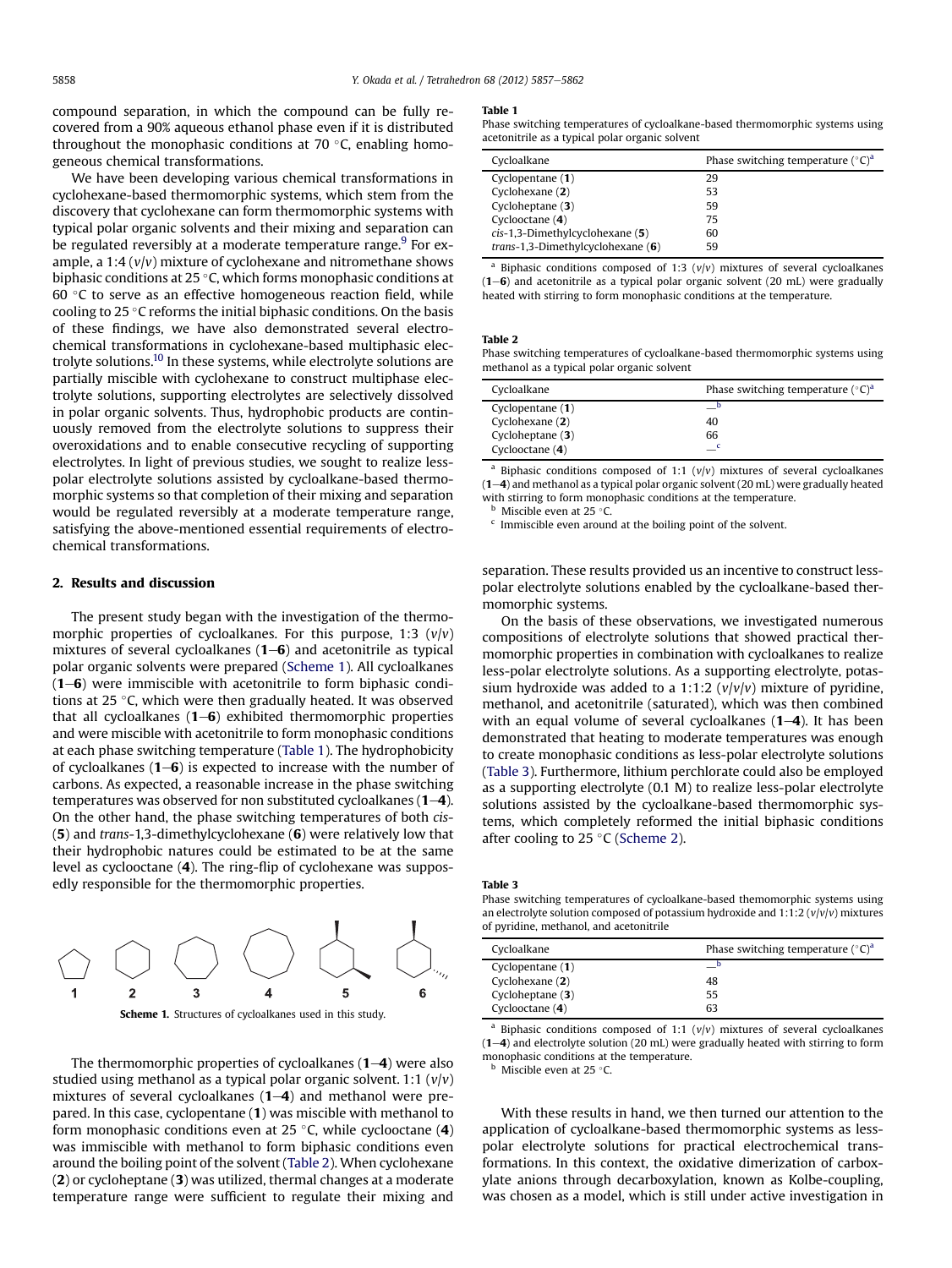<span id="page-2-0"></span>

Cyclohexane-based themomorphic systems using electrolyte solution composed of lithium perchlorate (0.1 M) and 1:1:2 (v/v/v) mixtures of pyridine, methanol, and acetonitrile. Upper cyclohexane phase was colored by coenzyme Q10 and lower electrolyte solution phase was coloed by methylene blue. (a) Heating to 51 °C with stirring. (b) Cooling to 25 °C.



Cyclooctane-based themomorphic systems using electrolyte solution composed of lithium perchlorate (0.1 M) and 1:1:2 (v/v/v) mixtures of pyridine, methanol, and acetonitrile. Upper cyclooctane phase was colored by coenzyme Q10 and lower electrolyte solution phase was coloed by methylene blue. (a) Heating to 71 °C with stirring. (b) Cooling to 25 °C.

Scheme 2. Phase switching of cycloalkane-based thermomorphic systems.



Scheme 3. Reaction mechanism of Kolbe-coupling.

both the academic and industrial fields (Scheme 3).<sup>11</sup> Initially, the anodic oxidation of octanoic acid (7) was carried out in a 1:1:2  $(v/v)$  $v$ ) mixture of pyridine, methanol, and acetonitrile using potassium hydroxide (saturated) as a supporting electrolyte under constant current to give the Kolbe-dimer  $(8)$  in excellent yield ([Scheme 4](#page-3-0)).<sup>12</sup> Even in the presence of an equal volume of cyclohexane (2), the Kolbe-dimer (8) was obtained in excellent yield, also realizing gram-scale production. In this case, the reaction mixture formed biphasic conditions at 25 $\degree$ C, which was heated by electrical resistance to construct monophasic conditions, realizing a less-polar electrolyte solution, during the application of the current. The addition of octanoic acid (7) did not affect the thermomorphic properties of the system. Because of the polarity, the Kolbe-dimer (8) was selectively dissolved into the less-polar cyclohexane (2); thus, the dimer could be immediately removed from the electrolyte solutions by only cooling to form the biphasic solutions, enabling consecutive recycling of electrolyte solutions ([Scheme 5](#page-3-0)).

On the other hand, when 3-phenylpropanoic acid (9) was used as a substrate, the less-polar electrolyte solutions were critical for the reaction. The anodic oxidation of 3-phenylpropanoic acid (9) in the 1:1:2  $(v/v/v)$  mixture of pyridine, methanol, and acetonitrile using potassium hydroxide (saturated) as a supporting electrolyte under constant current gave the Kolbe-dimer (10) in low yield ([Scheme 6\)](#page-3-0). In this case, the formation of an insoluble polymeric film was observed at the surface of the electrodes, decreasing the yield of the Kolbe-dimer (10). The addition of an equal volume of cyclohexane (2) significantly improved the reaction efficiency. The reaction mixture was heated by electrical resistance to construct monophasic conditions as less-polar electrolyte solutions during application of the current, which inhibited the formation of the insoluble polymeric film at the surface of the electrodes, affording the Kolbe-dimer (10) in good yield. The same reaction conditions could also be applied to the Kolbe-coupling of several carboxylic acids  $(11-13)$  to give the corresponding Kolbe-dimers  $(14-16)$  in good yields ([Scheme 7](#page-4-0)). It should be noted that the monophasic conditions were formed by heating using electrical resistance to realize less-polar electrolyte solutions during the application of the current, while cooling to 25  $\degree$ C was sufficient to reform the biphasic conditions, enabling the rapid separation of the Kolbe-dimers  $(14-16)$  from the electrolyte solutions.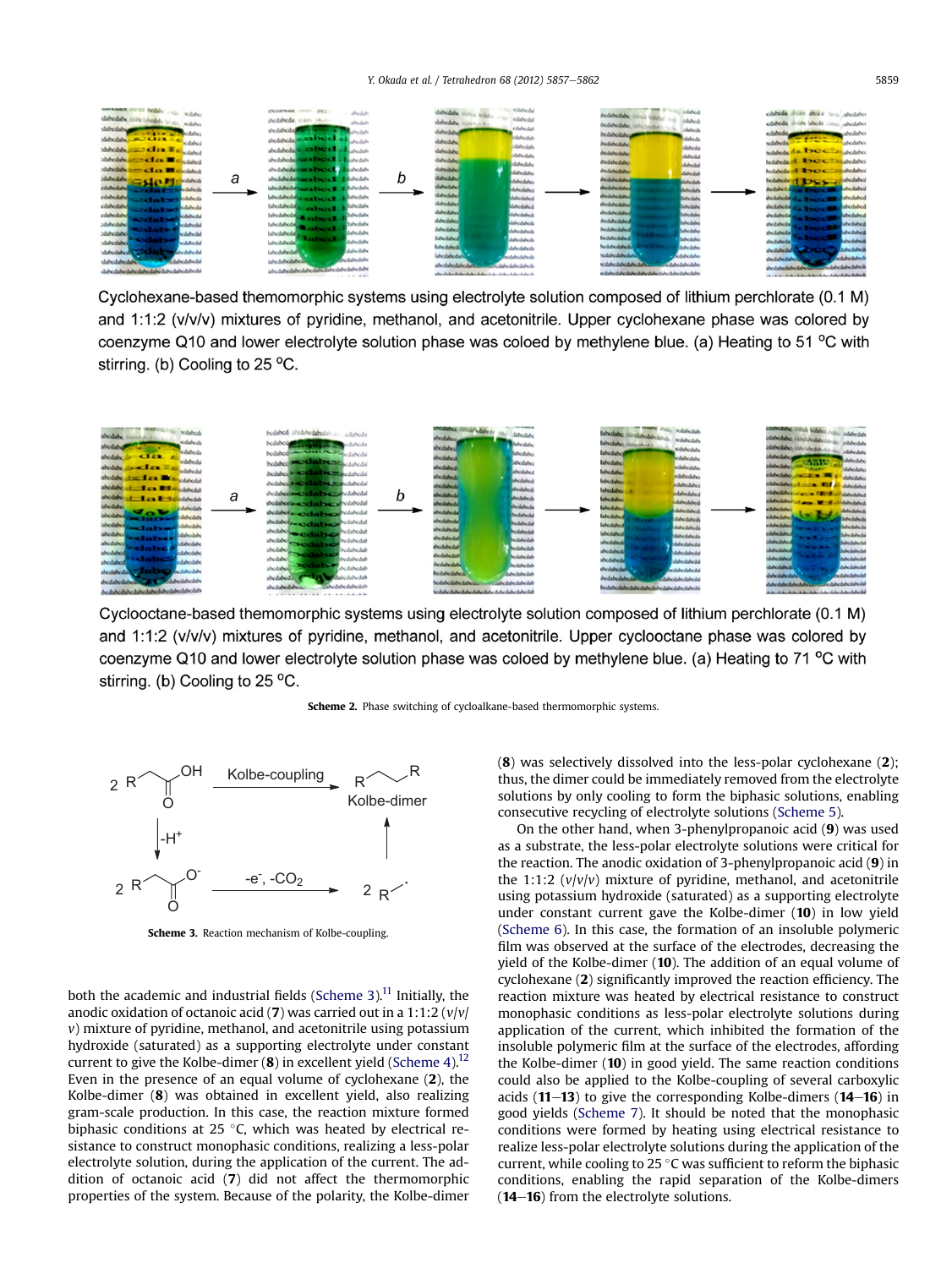<span id="page-3-0"></span>



<sup>a</sup>Determined by NMR

Scheme 6. Kolbe-coupling of 3-phenylpropanoic acid (9).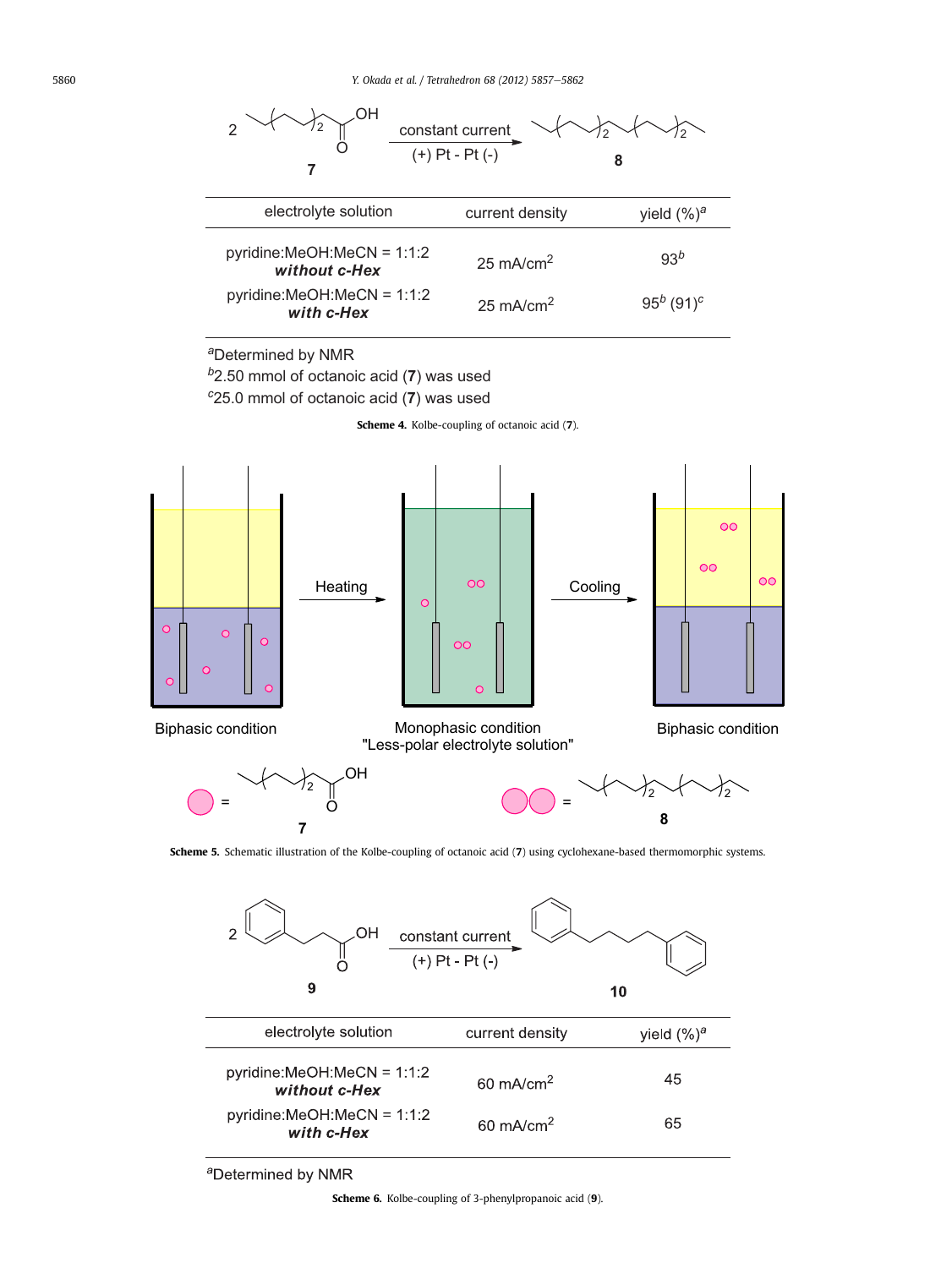<span id="page-4-0"></span>

<sup>c</sup>Diisopropylether was used instead of pyridine

Scheme 7. Kolbe-coupling of several carboxylic acids (11-13).

## 3. Conclusion

In conclusion, we found that several cycloalkanes  $(1-\mathbf{6})$  showed unique thermomorphic properties in combination with several typical polar organic solvents, including acetonitrile, methanol, and pyridine, leading to the construction of less-polar electrolyte solutions. Their mixing and separation can be regulated reversibly at a moderate temperature range. We also demonstrated that cycloalkane-based thermomorphic systems as less-polar electrolyte solutions are efficient for practical electrochemical transformations using Kolbe-coupling as a model. Thus, the reaction mixtures were heated by electrical resistance to construct monophasic conditions, which inhibited electrode passivations, and the hydrophobic products can be immediately removed from the electrolyte solutions by only cooling to reform the biphasic conditions. Less-polar electrolyte solutions assisted by cycloalkane-based thermomorphic systems would be a significant aid for expanding the possibility of electrochemical transformations.

## 4. Experimental section

## 4.1. Kolbe-couplings with cyclohexane

Carboxylic acids (2.5 mmol) were added to electrolyte solutions (20 mL) using potassium hydroxide as a supporting electrolyte (saturated) in the presence of the cycloalkanes. The undivided reaction cell was capped with a septum equipped with platinum electrodes (10 mm $\times$ 20 mm). The electrolysis was then performed at constant current. After completion of the reaction, the cycloalkane phase was concentrated under reduced pressure and the residue was purified by silica gel column chromatography using nhexane-EtOAc to give products. The products' yields were determined by NMR.

## 4.2. Kolbe-couplings without cyclohexane

Carboxylic acids (2.5 mmol) were added to electrolyte solutions (20 mL) using potassium hydroxide as a supporting electrolyte (saturated). The undivided reaction cell was capped with a septum equipped with platinum electrodes (10 mm $\times$ 20 mm). The electrolysis was then performed at constant current. After completion of the reaction, the reaction mixture was poured into EtOAc, and the EtOAc solution was successively washed with brine. The organic layer was dried over anhydrous MgSO<sub>4</sub>. After filtration and evaporation under reduced pressure, the residue was purified by silica gel column chromatography using  $n$ -hexane-EtOAc to give the products. The products yields were determined by NMR.

4.2.1. Tetradecane (8, oil). <sup>1</sup>H NMR (600 MHz, CDCl<sub>3</sub>)  $\delta$  1.33–1.22 (24H, m), 0.88 (6H, t, J=6.8 Hz) <sup>13</sup>C NMR (150 MHz, CDCl<sub>3</sub>)  $\delta$  32.0, 29.7, 29.4, 22.7, 14.1 IR (NaCl, cm<sup>-1</sup>) 2902, 2733, 2677, 1464, 1381, 1302, 895, 719 MS (rel int.)  $m/z$  198 (M<sup>+</sup>, 2), 155 (1), 141 (1), 127 (1), 113 (2), 99 (5), 85 (34), 71 (65), 57 (100) HRMS calcd for C14H30 198.2347 (M-H 197.2269), found 197.2280.

4.2.2. 1,4-Diphenylbutane (10, solid). <sup>1</sup>H NMR (600 MHz, CDCl<sub>3</sub>)  $\delta$  7.30–7.11 (10H, m), 2.63 (4H, t, J=6.8 Hz), 1.71–1.62 (4H, m) <sup>13</sup>C NMR (150 MHz, CDCl<sub>3</sub>) δ 142.5, 142.5, 128.4, 128.4, 128.3, 128.3, 128.2, 128.2, 128.2, 125.7, 125.6, 35.8, 31.1 IR (KBr, cm<sup>-1</sup>) 3099, 3057, 3026, 2929, 2856, 1954, 1865, 1805, 1603, 1495, 1452, 1348, 1119, 1065, 1024, 906, 742, 696 MS (rel int.)  $m/z$  210 (M<sup>+</sup>, 85), 195 (1), 181 (2), 167 (4), 130 (3), 117 (11), 104 (10), 91 (100), 77 (11), 65 (23), 51 (4) HRMS calcd for  $C_{16}H_{18}$  210.1409, found 210.1434.

4.2.3. 5,10-Dimethyltetradecane ( $14$ , oil).  $^{1}$ H NMR (600 MHz, CDCl<sub>3</sub>)  $\delta$  1.35-1.05 (22H, m), 0.90-0.83 (12H, m) <sup>13</sup>C NMR (150 MHz, CDCl3) d 37.2, 36.8, 36.8, 32.8, 29.4, 27.5, 27.4, 27.4, 23.1, 23.1, 19.7,